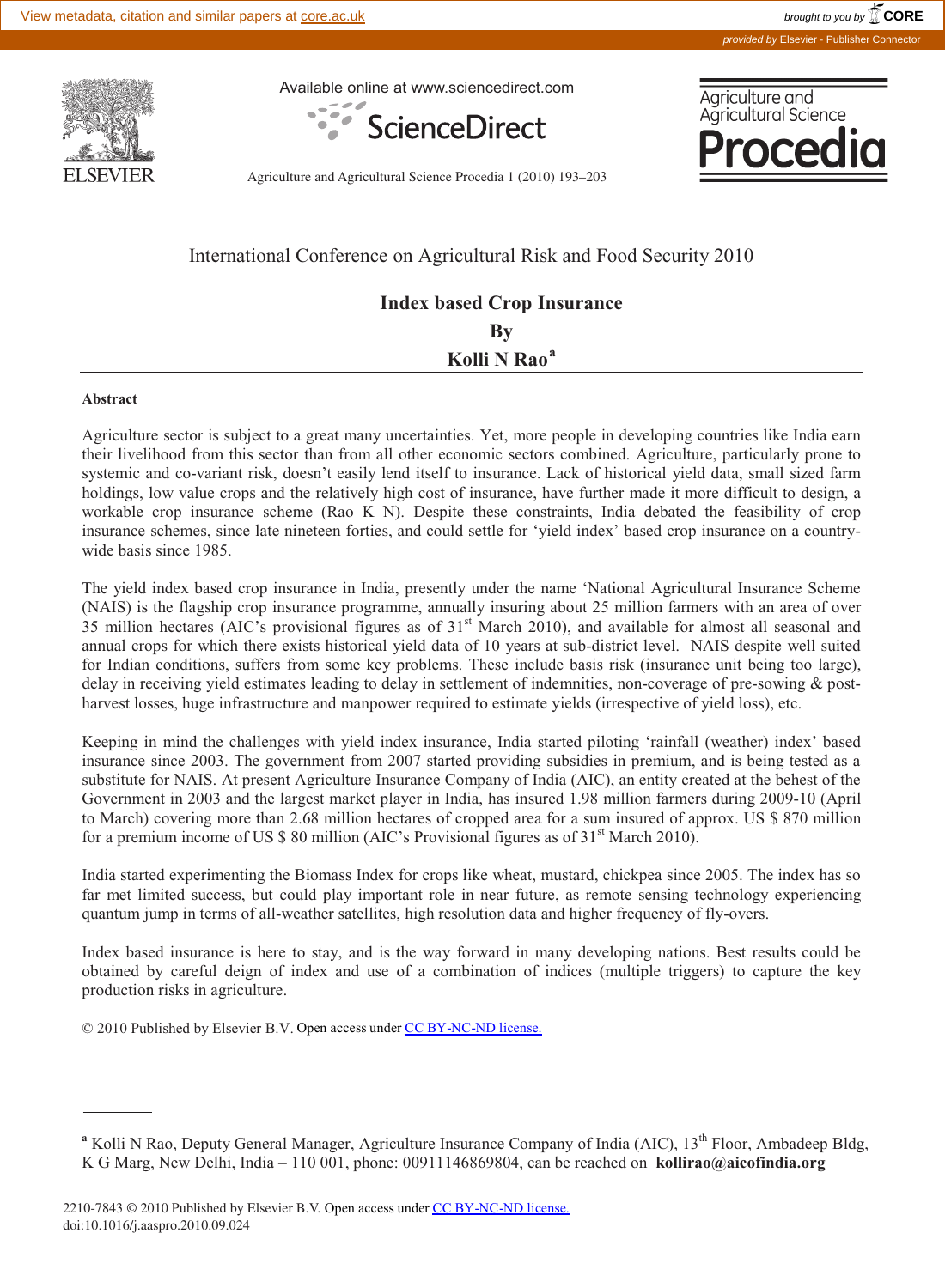**Key Words:** Adverse Selection; Basis Risk; Biomass Index; Moral Hazard; Production Index; Weather Index; Yield Index

#### **1. Introduction**

Agriculture in India despite its relatively diminishing contribution to Gross Domestic Product (GDP), accounts for over 50 percent of employment, and sustains close to 70 percent of the population (RBI Annual Report 2007-08). In addition to satisfying all the food and nutritional requirements of the nation, agriculture also provides important raw materials to some major industries and accounts for significant share of total exports. Another feature of the Indian agriculture sector is the large number of small sized landholdings. Of the estimated total 120 million farm-holdings, 63 per cent of farm-holdings were less than one hectare in size, with average holding size of merely 0.4 hectares. As a consequence, the performance of agriculture in the near future will be crucial not only for the Indian farmers and the Indian agribusiness entities, but also for the Indian economy as a whole.

## **2. Climate of India and Climate Variability**

The India Meteorological Department (IMD) was established as a National agency in 1875 merging various provincial meteorological services which existed in the 19th century. However, instrumental data and records for a few stations in India existed since 18th century. Some of the oldest observatories include Madras (September 1793), Bombay (1823) and Calcutta (December 1829). Basically, the climate of India is dominated by the summer monsoon (June to September). The entire year is, however, divided into four season: (i) Winter (January and February) (ii) Pre-monsoon or Hot Weather season (March-May) (iii) Southwest or Summer Monsoon season (June-September) (iv) Post monsoon season (October-December), of these Summer Monsoon season (June-September) accounts for nearly  $3/4<sup>th</sup>$  of the annual rainfall received in the country (IMD).

### **2.1. Floods and Droughts**

Floods and droughts over India are the two aspects of the weather associated with the abundance or deficit of monsoon rains. A large number of studies are available on various aspects of floods and droughts, and one of the studies ranks the year 1918 as the worst drought year of the 20th century, a year when about 68.7 percent of the total area of the country was affected by drought. A list of major drought and flood years of last one hundred years is compiled by De et al (table-1).

|      |                        | <b>DROUGHTS</b> |          | <b>FLOODS</b> |                        |             |             |  |  |
|------|------------------------|-----------------|----------|---------------|------------------------|-------------|-------------|--|--|
|      | Area                   | $\%$ age of the |          |               | Area                   | $%$ age of  |             |  |  |
|      | affected               | country         |          |               | affected               | the country |             |  |  |
| Year | $(10^6 \text{ sq.km})$ | affected        | Category | Year          | $(10^6 \text{ sq.km})$ | affected    | Category    |  |  |
| 1918 | 2.16                   | 68.7            | Extreme  | 1961          | 1.80                   | 57.17       | Exceptional |  |  |
| 1877 | 2.03                   | 64.7            | Extreme  | 1917          | 1.43                   | 45.45       | Exceptional |  |  |
| 1899 | 1.99                   | 63.4            | Extreme  | 1878          | 1.51                   | 48.19       | Exceptional |  |  |
| 1987 | 1.55                   | 49.2            | Severe   | 1975          | 1.27                   | 40.38       | Exceptional |  |  |
| 1972 | 1.39                   | 44.4            | Severe   | 1884          | 1.18                   | 37.42       | Exceptional |  |  |
| 1965 | 1.35                   | 42.9            | Severe   | 1892          | 1.16                   | 37.01       | Exceptional |  |  |
| 1979 | 1.24                   | 39.4            | Moderate | 1933          | 1.15                   | 36.47       | Exceptional |  |  |
| 1920 | 1.22                   | 38.8            | Moderate | 1959          | 1.14                   | 36.15       | Exceptional |  |  |
| 1891 | 1.15                   | 36.7            | Moderate | 1983          | 1.03                   | 32.80       | Exceptional |  |  |
| 1905 | 1.09                   | 34.7            | Moderate | 1916          | 1.03                   | 32.60       | Exceptional |  |  |
| 2002 | 0.91                   | 29.0            | Moderate |               |                        |             |             |  |  |

**Table-1 : Year of Major Droughts and Floods in India and their Categorization**

Source: De, U.S.De, Dube, R.K and Prakasa Rao, G S *Note: 2002 area affected value is derived based on percentage of the country affected*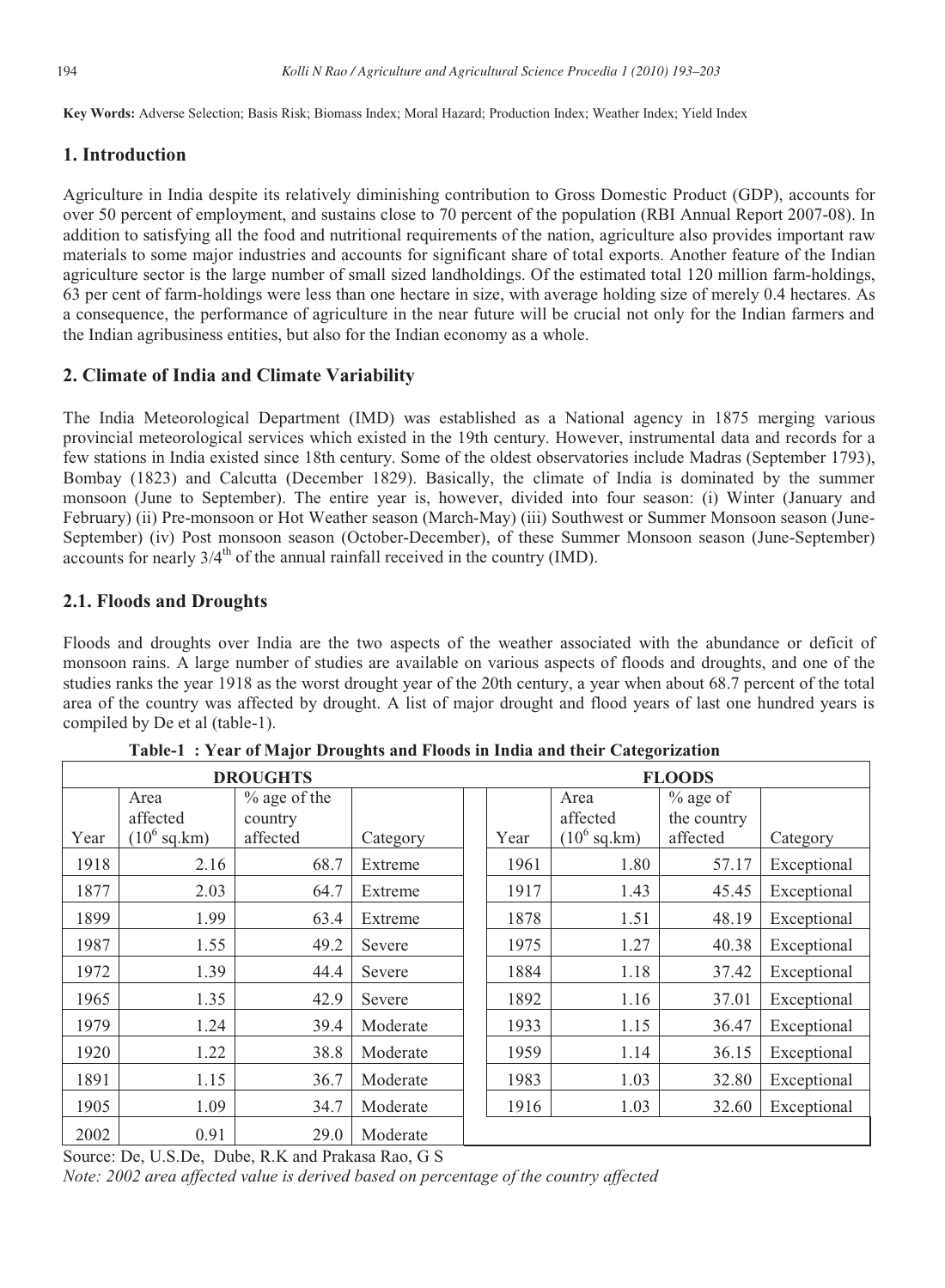Agriculture sector is, thus subject to a great many uncertainties. Uncertainty of crop yield is thus one of the fundamental risks, which every farmer has to face, more or less, in all countries, whether developed, or developing. These risks are particularly high, in developing countries particularly in the 'tropics' as in most of these countries, the overwhelming majority of farmers are poor, with extremely limited means and resources. They cannot bear the risks of crop failure of a disastrous nature.

## **3. Crop Insurance**

Agriculture, particularly prone to systemic and co-variant risk doesn't easily lend itself to insurance. Lack of historical yield data, small sized farm holdings, low value crops and the relatively high cost of insurance, have further made it more difficult to design, a workable crop insurance scheme (Rao K N). Despite these constraints, India debated the feasibility of crop insurance schemes, since early part of  $20<sup>th</sup>$  century, and could settle for 'yield index' based crop insurance on a country-wide basis since 1985.

## **3.1. Yield Index based Insurance**

The countrywide yield index insurance introduced in 1985 was preceded by detailed feasibility study under the stewardship of Professor V M Dandekar. For his efforts in introducing index based crop insurance programme, Dandekar is rightly remembered as the 'father of Indian crop insurance programme'.

The basic character of the yield index approach (area approach) as explained by Dandekar, is that it sets up, for each area, an independent chance-system entirely dependent on the annual average yields of the crop in that area and avoids altogether any reference to individuals or groups of individuals in the area not only while fixing the premium rate but also for assessment of indemnity. This makes a crop insurance scheme based on this approach a fair betting system in principle. But if the area is sufficiently 'homogeneous' to make the annual crop experience of a majority of the farmers similar, it serves for them as crop insurance as well. Within these limits, the scheme appears to be an operationally simple and practically useful. The yield index approach obviates the main difficulties of the 'individual farm based approach'. It does not require ascertaining the crop-outputs of individual farmers. All that it needs is estimates of average annual yields of the crop over an area. These can be ascertained objectively from the crop cutting experiments conducted by the state goverrments for purpose of crop estimation. Being objectively determined, they are much less open to dispute and much less liable to moral hazard.

# **3.2. Homogeneity**

From the standpoint of a farmer, the years when the average productivity of the 'area' is below the normal should also be the years when his own productivity is below his own normal and vice versa. If the area is small enough and is agro-climatically homogeneous, the productivity of a majority of farmers therein would be highly correlated, that is to say, they would move together above or below their respective normals. In such a case, they would also move together with the average productivity of the area and hence the scheme would be meaningful as a crop insurance scheme. For this reason, Dandekar suggested that, in a crop insurance scheme based on the 'area approach', the area in which all farmers would pay the premium at the same rate and would receive indemnity at the same rate should be a **'homogeneous area'**.

# **3.3. Crop Production Index Insurance**

In area yield index insurance, a programme covering a specific single crop may be relevant in the case of a few high-valued crops susceptible to special damage. Prof Dandekar, therefore, felt that there is no particular advantage in having a separate index for each specific crop in case of field crops. On the other hand, there is distinct advantage in having a crop insurance scheme for all major crops of the area taken together. A crop-wise programme for a number of specific crops will require calculation and collection of so many separate premium and assessing so many separate indemnities. Instead, if the crop insurance covers all crops taken together, it will involve the calculation and collection of a single premium and assessing a single indemnity. It will thus greatly simplify the administration of a crop insurance scheme. Most importantly, because yield variability in the overall productivity of all crops taken together is much smaller than that of individual crops, it will be possible, in general, either to lower the rate of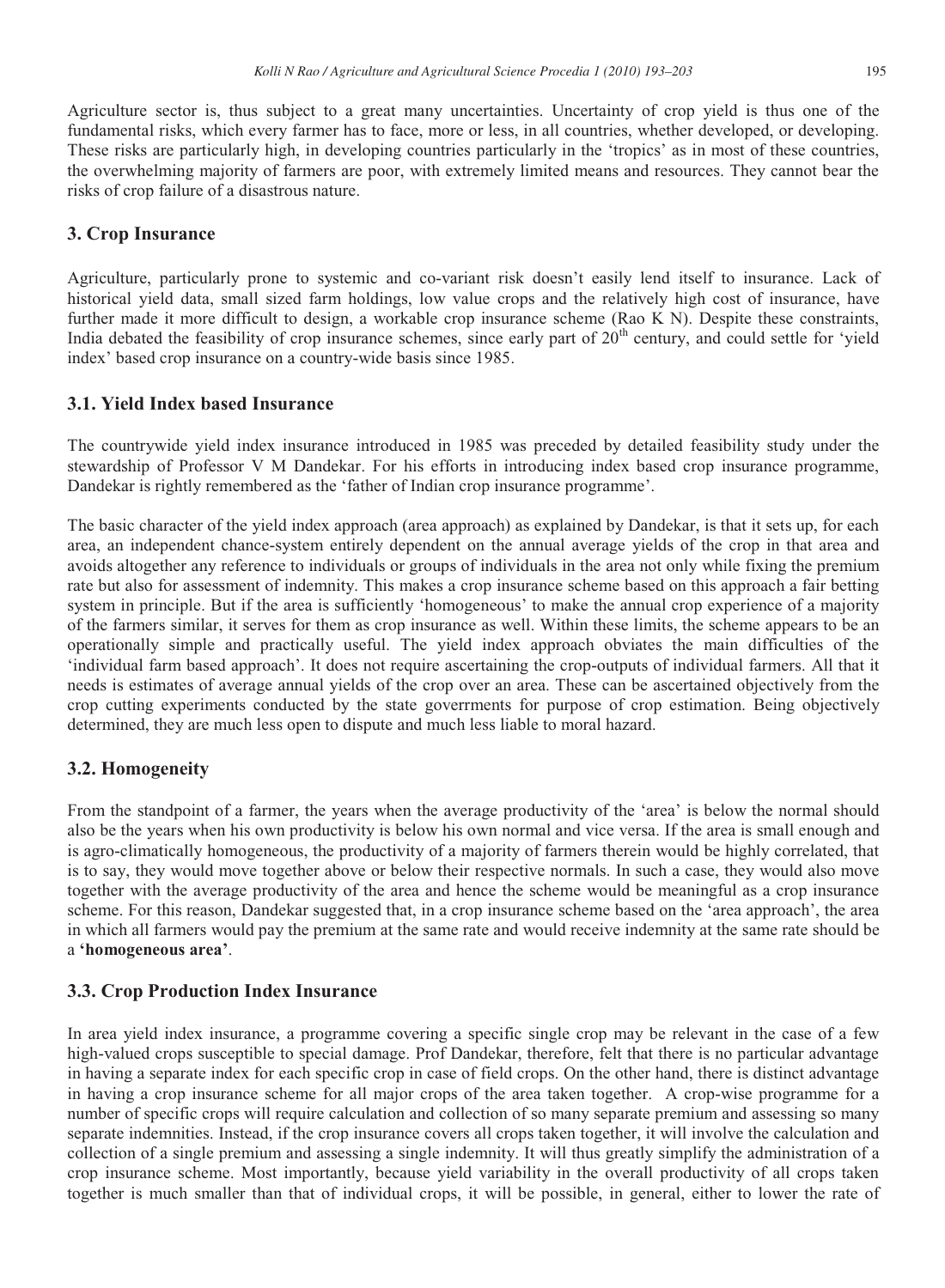premium or offer more liberal indemnity. A crop insurance scheme covering all crops taken together would be based on a 'production index' of all crops which would be an appropriately weighted average of the production indices of the several crops. For constructing a combined production index, the weights could be the acreages under the several crops in the area. However, the policy makers of the country opted for 'crop specific yield index' based crop insurance as against 'combined crop production index based insurance, suggested by Dandekar.

## **3.4. National Agricultural Insurance Scheme (NAIS)**

India moved quite a long way since the area yield index insurance pilot in 1979 and the countrywide programme since 1985. The present programme known as 'National Agriculture Insurance Scheme (NAIS)' is the world's largest area yield index insurance programme, which during 2009-10 insured about 24.5 million farmers cultivating crop on over 35 million hectares for a sum insured of approx. US \$ 9.5 billion (AIC's provisional figures as of  $31<sup>st</sup>$ March 2010). The programme pays indemnity on the basis of the formula produced below:

$$
Indemnity = Max \left( 0, \frac{Threshold Yield - Actual Yield}{Threshold Yield} \right) \times Sum Insured
$$

*ld*

Threshold yield or trigger yield is moving average yield of past five years, multiplied by the indemnity (coverage) level. The indemnity levels range from 60 percent to 90 percent depending on risky nature of the crop in a given area. The concept of 'indemnity level' is very unique in the sense that the lower indemnity levels make a huge difference on indemnity eligibility for small and medium losses, and gradually move towards unification as the losses (shortfall in actual yield) becomes larger. The concept is explained in Box-1below:



# **Box 1: Effect of Indemnity Level on Loss Eligibility (Indemnity)**

Source: Author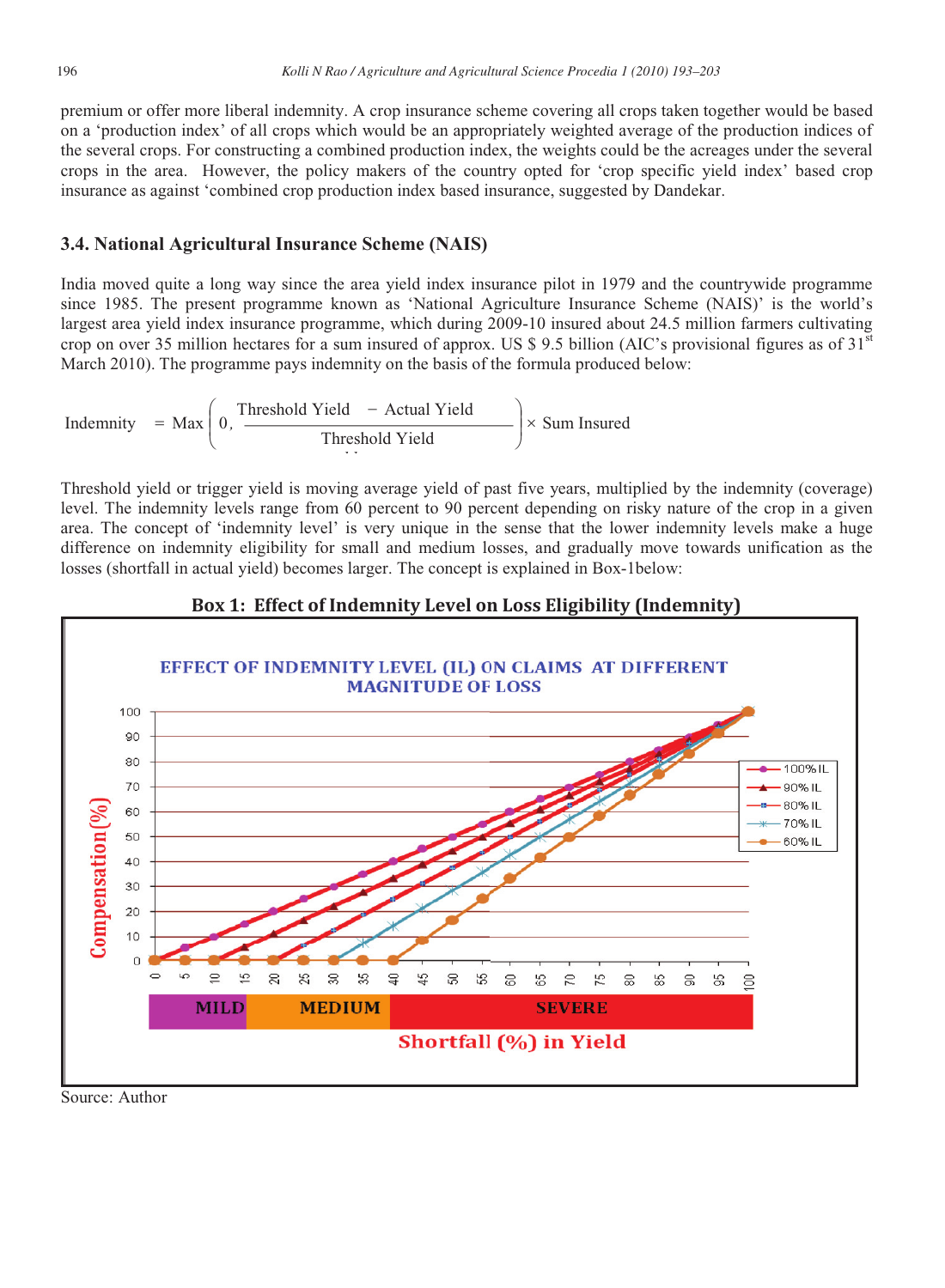#### **3.5. Key Challenges of Area Yield Index Insurance**

Area yield index insurance though best suited for Indian conditions, but not without shortcomings. The most important one is 'basis risk' as the area (insurance unit) is rarely homogenous. Presently efforts are made to lower the size of the area in order to minimize the basis risk. As the index is based on yield, the insurance cover primarily operates from 'sowing till harvesting', and for this reason pre-sowing and post-harvest losses are not reflected in the yield index. Yet another challenge is the infrastructure and manpower required to conduct over a million crop cutting experiments across the country to estimate the yields of each specific crop in an area. The process also contributes to delay in settlement of indemnities as the yield estimates' compilation takes almost two to three months after the harvest season. Moreover, yield index based insurance can be designed for only crops there exists at least 10 years' historical data at insurance unit level.

Despite these shortcomings, area yield index is still considered very important insurance programme in Indian conditions. The government is set to introduce amendments in the programme to overcome some the challenges mentioned above.

#### **4. Weather Index Insurance**

Weather index based insurance caught the imagination of the policy makers at the beginning of  $21<sup>st</sup>$  century, and international financial institutions like the World Bank encouraging the pilots in low income countries where crop insurance could not take off for various regions, including lack of historical yield or loss data. The basic purpose of 'weather index' insurance is to estimate the percentage deviation in crop output due to adverse deviations in weather conditions. There are crop modeling and statistical techniques to precisely workout the relationships between crop output and weather parameters. This gives the linkage between the financial losses suffered by farmers due to weather variations and also estimates the payouts that will be payable to them.

Its worth mentioning that the pioneering work on weather index insurance commenced as far back as 1912 by J S Chakravarthi, as a mechanism to compensate crop losses. It was between 1912 and 1920, Chakravarthi of Mysore State (India) published technical papers on the subject of 'Rainfall Insurance' and a book entitled **'Agricultural Insurance: A Practical Scheme Suited to Indian Conditions'**, in 1920, describing how rainfall index could be used to guarantee payouts to farmers due to adverse deviations. He used rainfall data from 1870 to 1914 from India Meteorological Department (IMD) to demonstrate the utility of the index. Surprisingly, this piece of pioneering work, which is probably one of the earliest monographs on the subject, does not appear to have been taken into account in the analytical literature on agricultural insurance (Mishra P K). It was some 85 years later that the policy makers of the modern world started advocating the very same index for low income countries.

## **4.1. Weather Index – Key Advantages**

One key advantage of the weather index based crop insurance is that the payouts could be made faster, besides the fact that the insurance contract is more transparent and the transaction costs are lower. Because index insurance uses objective, publicly available data, it's less susceptible to moral hazard (IRI, 2009). Most importantly there are many low income countries where no historical data whatsoever is available, except weather data, affording an opportunity to try out some sort of index insurance. A large amount of literature is now available on weather index insurance, mostly commissioned by the World Bank.

Thanks to the advocacy role played by the World Bank, many countries are piloting the weather index based crop insurance. Countries like Mexico, India, Ukraine, Malawi, Ethiopia and China have been piloting weather index based crop insurance for some years, while others like Tanzania, Nicaragua, Thailand, Kazkhastan, Senegal, Morocco, Bangladesh, Vietnam, Caribbean Islands the weather index products are in development stage (Mahul & Barnett).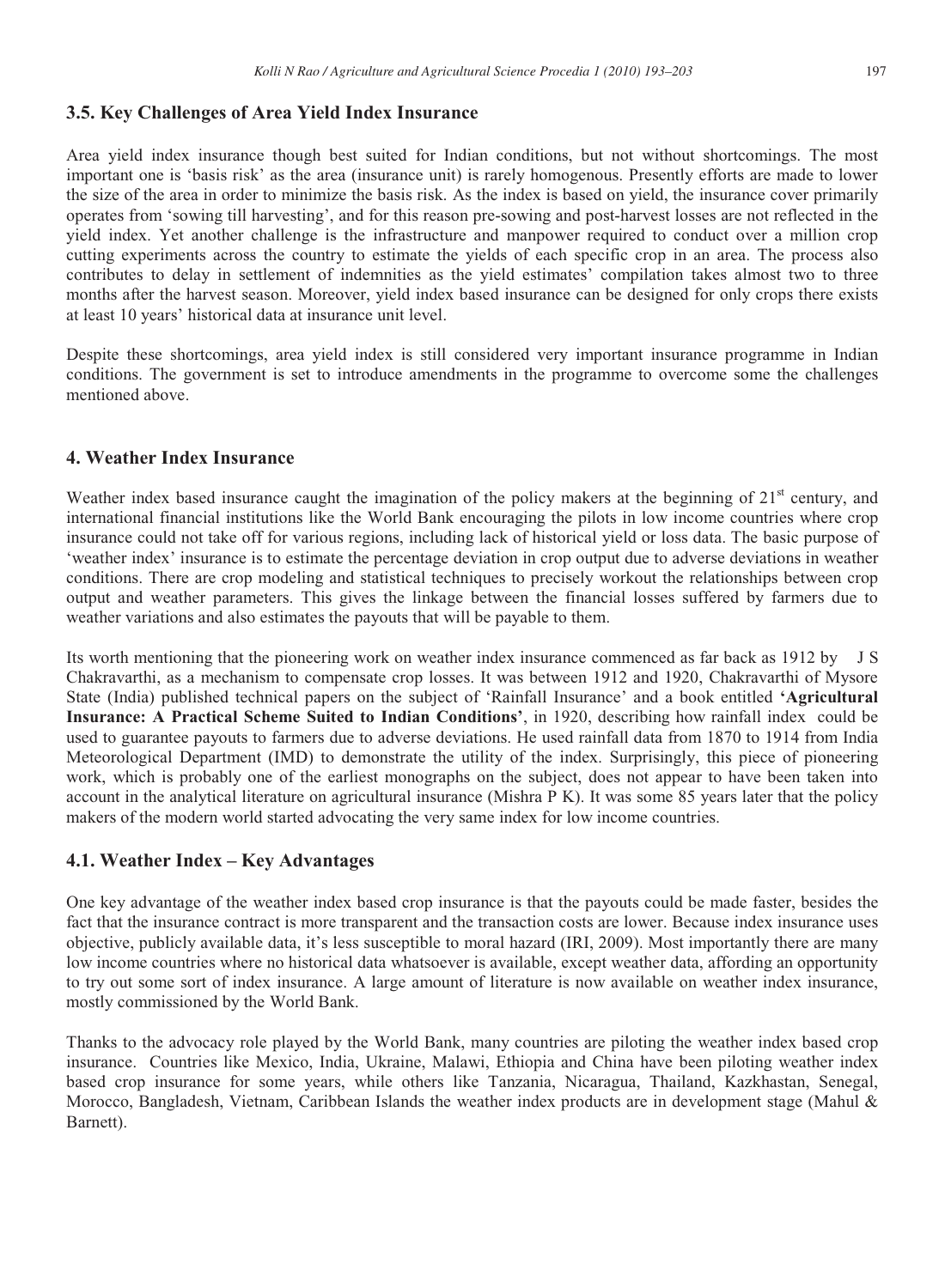### **4.2. Weather Index – Indian Experience**

Thanks to availability of historical weather data for a large number of locations, dependence of agriculture on rains, and huge pool of scientific resources, India is in the fore-front of piloting different models of weather index insurance. An illustrative deficit rainfall insurance product of AIC (called **Varsha Bima**) piloted during 2004 is produced in box-2. The government realizing the need for encouraging the pilot, supporting the programme since 2007 by providing financial support in terms of up-front subsidy in premium. Consequently private sector insurers, besides AIC have been running pilots in various parts of the country. The weather parameters so far indexed include rainfall (deficit, excess, dry-spell, wet-spell), temperature (minimum, maximum, mean), humidity, wind speed etc.

AIC during 2009-10 piloted weather index based crop insurance for over 35 different crops, insuring 1.98 million farmers covering more than 2.68 million hectares of cropped area for a sum insured of approx. US \$ 870 million for a premium income of US \$ 80 million (AIC's Provisional figures as of 31<sup>st</sup> March 2010).

#### **Box-2: Agriculture Insurance Company of India Ltd. – Aggregate Rainfall model**

#### **Illustration of Varsha Bima – 'Seasonal Rainfall' Option for Lucknow (Rice)**

- 1. **Season span / Period of insurance**: 1<sup>st</sup> June to 30<sup>th</sup> September 2004
- 2. **Risk Acceptance Period**: Upto 30<sup>th</sup> June 2004
- 3. **Reference IMD Rain-gauge Station**: Lucknow (UP)
- 4. **Rain-gauge Station's jurisdiction for Insurance**: Badagaon and Babina Blocks
- 5. **Normal Rainfall**: 853 mm; 6. **Crop**: Rice
- 7. **Maximum Pay-out**: INR 18,000/- 8. **Premium** (per hectare): INR 1296/
- 9. **Pay-out structure** (Per hectare compensation structure at various levels of deviations):

| <b>Rainfall Range</b> | Payment rate | <b>Rainfall Range</b> | Payment rate |
|-----------------------|--------------|-----------------------|--------------|
| <b>MM</b>             | INR/MM       | MМ                    | INR/MM       |
| 640-682               | 10.77        | 597-640<br>2.         | 11.99        |
| 554-597<br>3.         | 13.32        | 512-554<br>4.         | 14.80        |
| 469-512<br>5.         | 16.47        | 426-469<br>6.         | 18.30        |
| 384-426<br>7.         | 20.35        | 341-384<br>8.         | 20.40        |
| 298-341<br>9.         | 20.45        | 256-298<br>10.        | 20.56        |
| 213-256<br>11.        | 20.65        | $170 - 213$<br>12.    | 20.78        |
| 128-170<br>13.        | 20.87        | 85-128<br>14.         | 20.93        |
| $42 - 85$<br>15.      | 21.00        | $0 - 42$<br>16.       | 21.10        |

#### **How to read the table:**

Payout starts once the negative deviation in rainfall touches 20 percent. In case of Lucknow location, the strike point is 682 MM. If, say actual rainfall is 650 MM, the payout per hectare of rice is – 'deviation in rainfall' (as against normal), multiplied by 'payment per MM deviation' at a given range. In this case, it is 203 MM \* INR 10.77 = INR 2186. At this deviation, the insured farmer would receive approx. 20 percent of sum insured as payout, and is roughly equivalent to  $1\frac{1}{2}$  times the amount of premium paid. The farmer would receive 50 percent of the sum insured if the deviation of rainfall were 50 percent.

Source: Rao, K N, 'Risk Management of Small Farms in India – Food and Agriculture Organization (FAO)', April 2008 (unpublish

#### **4.3. Weather Index – Key Challenges**

Weather index based insurance has many advantages and offers great potential for farmers in low income countries to manage the production risk. At the same time, weather index based crop insurance faces several challenges, and these include non-availability of reliable and quality weather data, basis risk, complex index contract design, etc. The most important challenge of course, is 'basis risk'. Basis risk in a way is inseparable part of any index based insurance – it can only be minimized, but not totally removed. Basis risk may arise for many reasons. In case of weather index it could mainly arise because of lack of good density of weather stations, and poor index design, though there could be other reasons. How these dimensions could lead to basis risk is presented in box-3: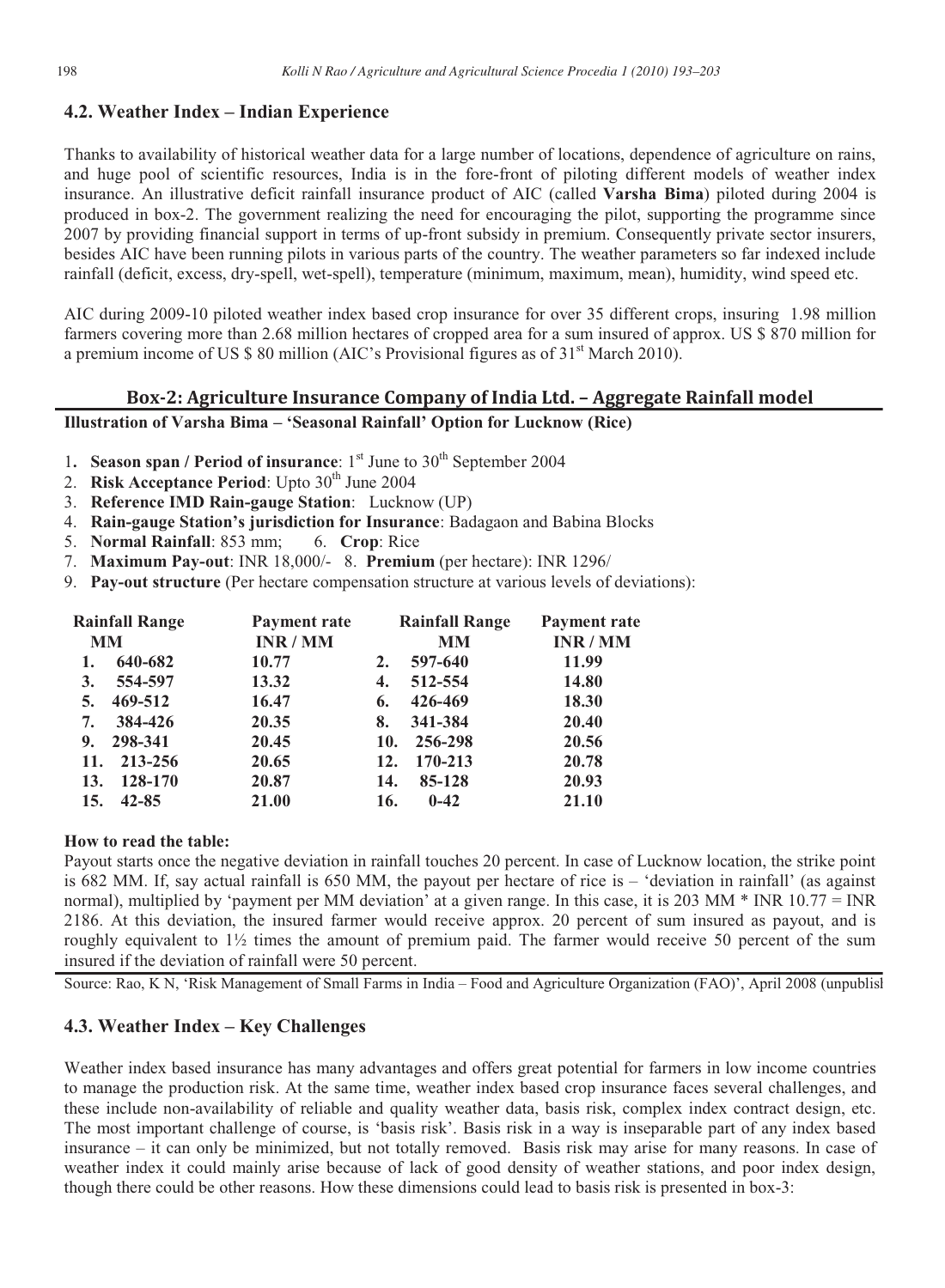



Source: Author

Basis risk may get accentuated as a result of poor density of weather stations, as well as poor design of weather index, which may result in failure to capture the yield loss and thus, cause a payout when there is no loss and viceversa. Both, Basis risk and Poor Design of Weather Index may result in 'no payout' despite the poor crop at individual farmer's farm and vice-versa. A good index insurance product should be able to ensure 'good payout' if the crop is 'poor' (quadrant-4), or 'no payout' if the crop is 'normal' (quadrant-1), only then the insurance can be called effective. Or else, it would lead to 'no payout' despite the crop being 'poor' (quadrant-2) or 'good payout' despite a 'normal crop' (quadrant-3), defeating the very purpose of insurance. In other words, what's important for the farmer is not merely a payout through weather index insurance, but a payout when it matters, i.e. when the crop is poor. In other words, minimizing the basis risk in terms of good density of weather stations and correct design of the weather index are vital to the success of weather index based crop insurance, lest it may run the risk of being called 'gamble'.

Nevertheless, weather index offers great potential, and is seen as important adaptation mechanism in mitigating Climate Change impact on Agriculture.

#### **4.4. Basis Risk: Yield Index and Weather Index**

In case of yield index, basis risk may arise mainly because of lack of homogeneity in the insurance unit in terms of production systems. An analysis of sources of basis risk in case of yield index and weather index is presented in  $box-4$ :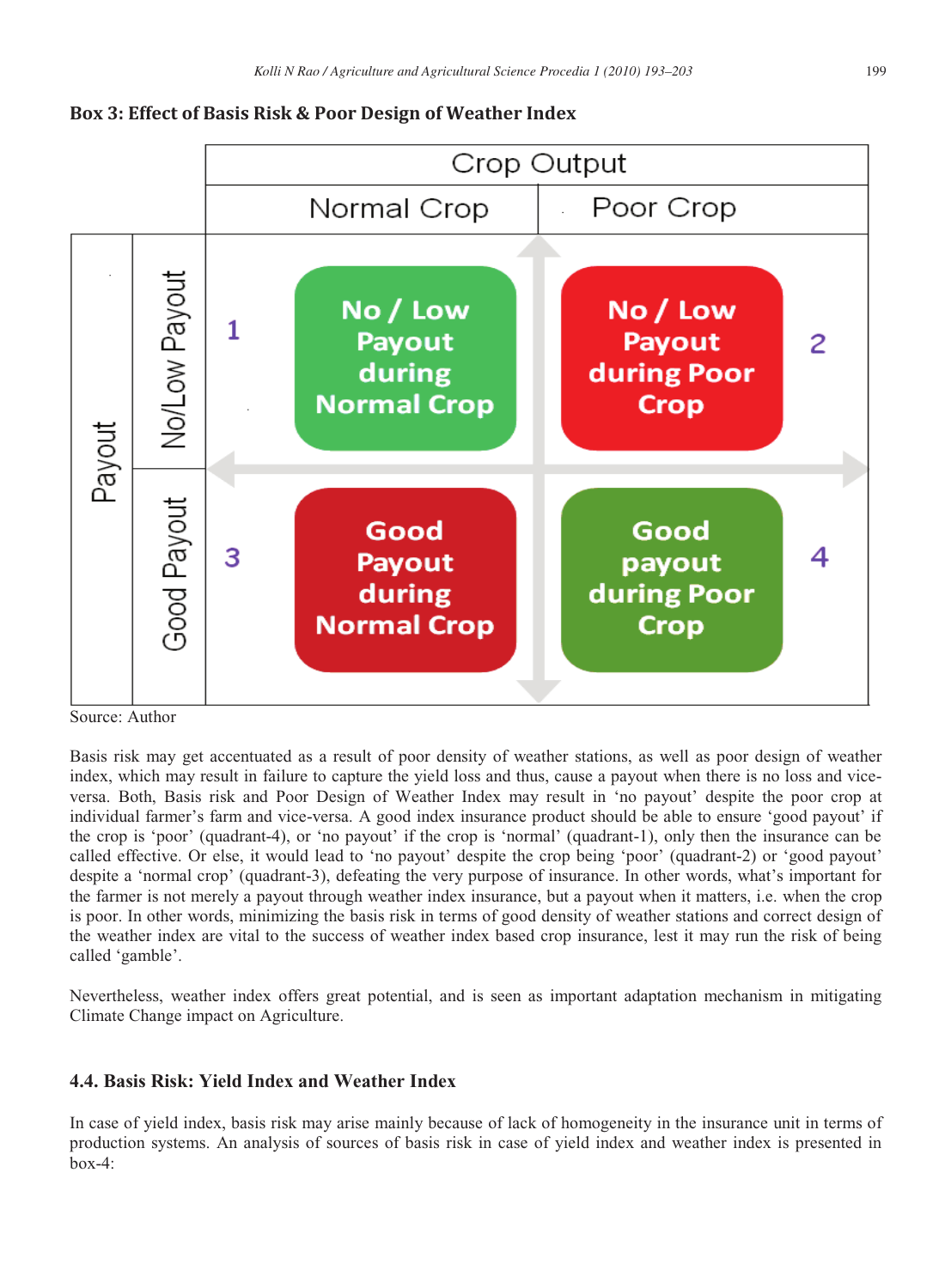| S.No                        | <b>Nature of Basis Risk</b>                | <b>Yield Index</b>                                                                                                                                                                                                                                                           | <b>Weather Index</b>                                                                                                                                                                                              |  |  |
|-----------------------------|--------------------------------------------|------------------------------------------------------------------------------------------------------------------------------------------------------------------------------------------------------------------------------------------------------------------------------|-------------------------------------------------------------------------------------------------------------------------------------------------------------------------------------------------------------------|--|--|
| 1                           | Geographic Basis<br><b>Risk</b>            | Arises when the Insurance Unit<br>size is too large and is not<br>homogenous in terms of<br>agricultural production level                                                                                                                                                    | Arises when a weather station is<br>referenced for a larger<br>geographical area, covering areas<br>far off from weather station                                                                                  |  |  |
| $\mathcal{D}_{\mathcal{L}}$ | <b>Product Basis Risk</b>                  | Yield index insurance covers risk<br>from sowing till harvesting. As<br>Yields are estimated at harvest<br>stage, losses if any suffered after<br>harvest are not reflected in the<br>yield index.                                                                           | Weather index covers risk arising<br>out of deviations in parametric<br>weather exigencies only. Risks<br>outside these parametric weather<br>(like pests, diseases, hailstorm,<br>flooding etc.) are not covered |  |  |
| $\mathcal{E}$               | <b>Product Design Basis</b><br><b>Risk</b> | Trigger yield used in yield index<br>insurance is a function of moving<br>average of past 5 years' yield and<br>coverage level, which may range<br>from 60 to 90 percent. In other<br>words, the shortfall between<br>'normal yield' and 'trigger yield' is<br>not protected | Arises because of imperfect<br>correlation between weather<br>index and the production process<br>(yield)                                                                                                         |  |  |

### **Box-4: Basis Risk in Index Insurance**

Source: Author

### **5. Biomass (Crop Health) Index**

'Biomass index' based on satellite image derived Normalized Difference Vegetative Index (NDVI) has been used in countries like United States of America, Canada and Spain for pasture and forage crops for some years. In India AIC started pilots in 2003 primarily to model the yield estimates as a substitute for manual system of yield estimation (to feed the yield index insurance). While the results were encouraging, AIC saw an opportunity to develop a trigger using the crop health (biomass) index, and accordingly piloted biomass trigger alongside weather trigger for wheat crop during 2005. The pilot was extended to chick pea as well during the subsequent seasons. Wheat is a winter crop in India sown during 2<sup>nd</sup> half of November and harvested towards end of (next) March, and research studies found that the average values of NDVI derived from satellite imagery taken during  $3<sup>rd</sup>$  week of January and  $2<sup>nd</sup>$  week of February found to have the highest correlation with the final yield. AIC procured past 10 years satellite imagery for those periods and locations and constructed the index based on scaled NDVI. Based on the NDVI and yield correlation, the triggers have been defined at a level between 95 to 85 percent of past 10 years' average. It has been found that the start-up costs are very huge on account of procurement of historical images and their processing. Calculation of current season's NDVI too required ground-truthing so as to improve the accuracy of the calculated NDVI.

## **5.1. Biomass Index: Challenges**

Biomass index appears to hold great promise in future, and is most likely to be used to model the yield estimates, and a definite prospect for replacing manual yield estimation. However, at present there are many challenges, which need to be tackled before successfully using the biomass index either as an index or proxy for yield estimates. Some of the challenges include:

- (i) High start-up costs
- (ii) Requirement of all-weather satellites (particularly during cloudy season)
- (iii) Costs associated with procurement of high resolution imagery data
- (iv) Requirement frequent fly-overs (number of days passed before a satellite or a group of satellites to fly over the same territory) in order to capture key crop growth stages without fail.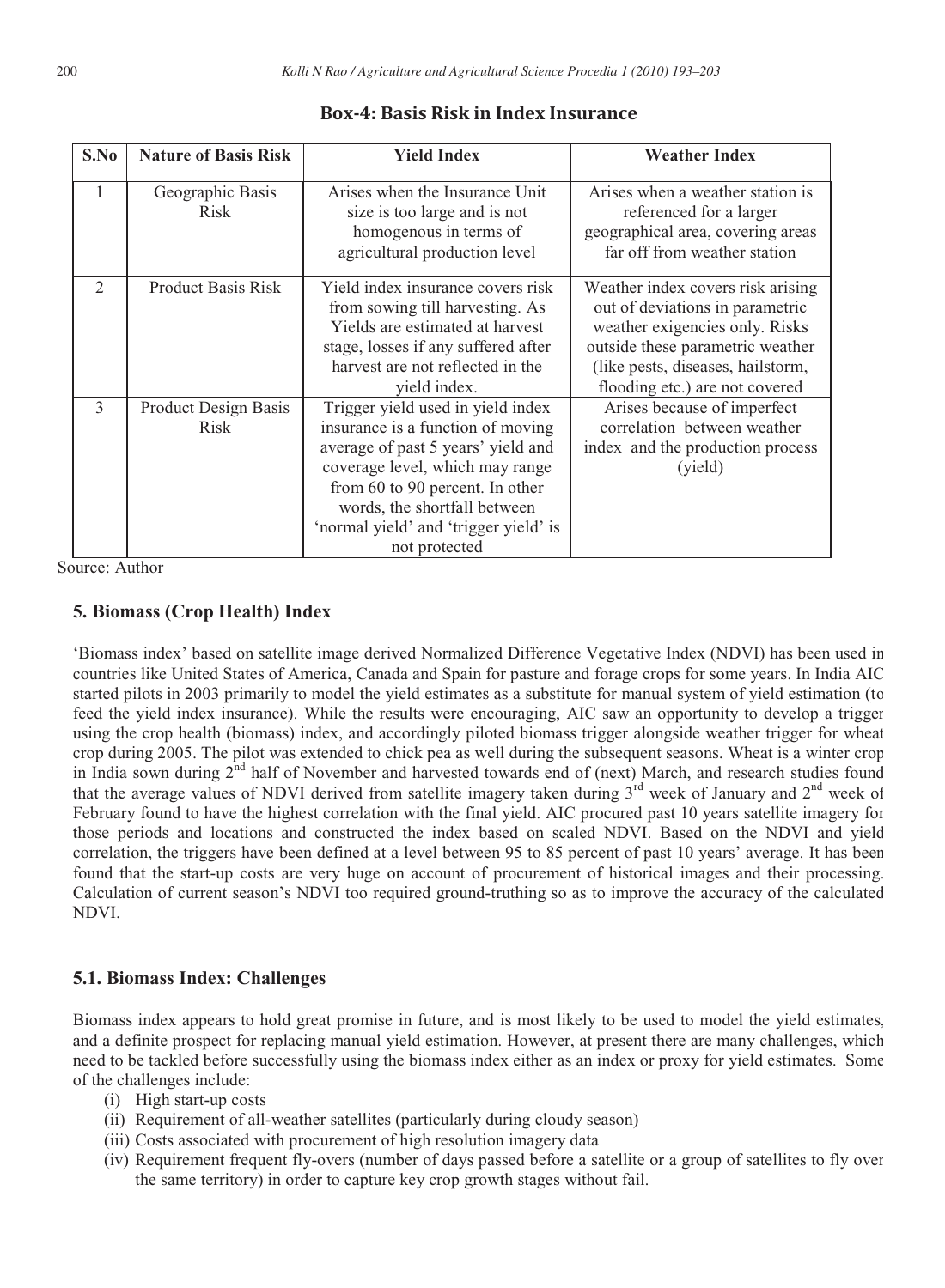- (v) Challenge of accurately estimating NDVI in case of mixed / inter crops
- (vi) Not suitable for tree (perennial) crops; and also crops where the economic product is formed below the surface (potato, peanut etc.)

The author having experience of working on all the three index based insurance products, viz. Yield index (fullfledged programme); weather index and biomass (crop health) index (pilot programmes), compared the characteristics, strengths and weaknesses in box-5, below:

| <b>Yield Index Insurance</b>                                                                                                                                                                                                | <b>Weather Index Insurance</b>                                                                                                                                                | <b>Crop Health Index Insurance</b>                                                                                                                                                                  |  |  |  |
|-----------------------------------------------------------------------------------------------------------------------------------------------------------------------------------------------------------------------------|-------------------------------------------------------------------------------------------------------------------------------------------------------------------------------|-----------------------------------------------------------------------------------------------------------------------------------------------------------------------------------------------------|--|--|--|
| <b>Characteristics</b>                                                                                                                                                                                                      | <b>Characteristics</b>                                                                                                                                                        | <b>Characteristics</b>                                                                                                                                                                              |  |  |  |
| Practically 'all-risk' insurance<br>1.<br>Can work well for field crops<br>2.<br>having historical yield data of at<br>least $10 - 15$ years<br>Works efficiently when the<br>3.<br>insurance unit is largely<br>homogenous | 1. Payouts are linked to<br>performance of the weather<br>index<br>2. Can be designed for field<br>crops and horticultural crops<br>having weather data of $25 -$<br>30 years | 1. Practically 'all-risk'<br>insurance<br>2. Can work well for field<br>crops and forage crops<br>3. Best captures crop stress<br>(drought and pest / disease<br>affected)<br>4. About 10 years' of |  |  |  |
| <b>Strengths</b>                                                                                                                                                                                                            | <b>Strengths</b>                                                                                                                                                              | historical satellite imageries                                                                                                                                                                      |  |  |  |
| Very important program in<br>4.<br>developing countries like India<br>where large number of small sized                                                                                                                     | 3. Has almost all the advantages<br>of 'Area Yield' Insurance,<br>plus many other positive                                                                                    | is must<br><b>Strengths</b>                                                                                                                                                                         |  |  |  |
| farm holdings exist<br>It's a good solution where<br>5.<br>historical farm-level yield data do                                                                                                                              | features<br>4. It can work even for areas /<br>crops, which do not have                                                                                                       | 5. Provides for reasonably<br>accurate loss assessment<br>6. Faster and rapid loss                                                                                                                  |  |  |  |
| not exist<br>Can minimize problems associated<br>6.<br>with 'asymmetric information',<br>like adverse selection & moral<br>hazard<br>Credit-linkage can help in                                                             | historical yield data<br>5. Provides timely indemnity<br>payment<br>6. All communities whose<br>incomes are dependent on<br>weather could buy the                             | assessment<br>7. Provides for reasonably<br>timely indemnity payments<br>8. Can assess losses of areas<br>unapproachable by normal                                                                  |  |  |  |
| 7.<br>reducing administrative cost                                                                                                                                                                                          | insurance<br>7. Indemnity payments are made                                                                                                                                   | means<br>Weaknesses                                                                                                                                                                                 |  |  |  |
| Weaknesses                                                                                                                                                                                                                  | on the basis of weather data,                                                                                                                                                 |                                                                                                                                                                                                     |  |  |  |
| Delay in indemnity payment of<br>8.<br>almost 6 - 9 months as indemnity<br>processing is linked to availability                                                                                                             | which is both tamper-proof $\&$<br>accurate and transparent                                                                                                                   | 9. Unsuited for tree crops; and<br>seasonal crops where the<br>economic product grows                                                                                                               |  |  |  |
| of final yield estimates                                                                                                                                                                                                    | <b>Weaknesses</b>                                                                                                                                                             | below the surface                                                                                                                                                                                   |  |  |  |
| Basis risk is another serious<br>9.<br>problem as the insurance unit is<br>rarely homogenous<br>10. Huge administrative cost in                                                                                             | 8. Basis risk due to poor density<br>of weather stations<br>9. Scope limited to parametric<br>weather exigencies                                                              | 10. Quality scientific<br>information is required in<br>designing the insurance<br>product                                                                                                          |  |  |  |
| conduct of yield estimation<br>surveys, and also the possibility of<br>interference at grass root level in<br>yield estimation                                                                                              | 10. Challenges in contract design<br>11. Challenges in actuarial<br>modeling<br>12. Changing weather patterns                                                                 | 11. Requires all-weather<br>satellite and good resolution<br>images at key crop stages,<br>which is a challenge<br>12. Could be expensive in the<br>initial stage                                   |  |  |  |
| $S_{\text{oumon}}$ $\Lambda$ uthor                                                                                                                                                                                          |                                                                                                                                                                               |                                                                                                                                                                                                     |  |  |  |

#### **Box-5: Comparison of Index Based Insurance Products**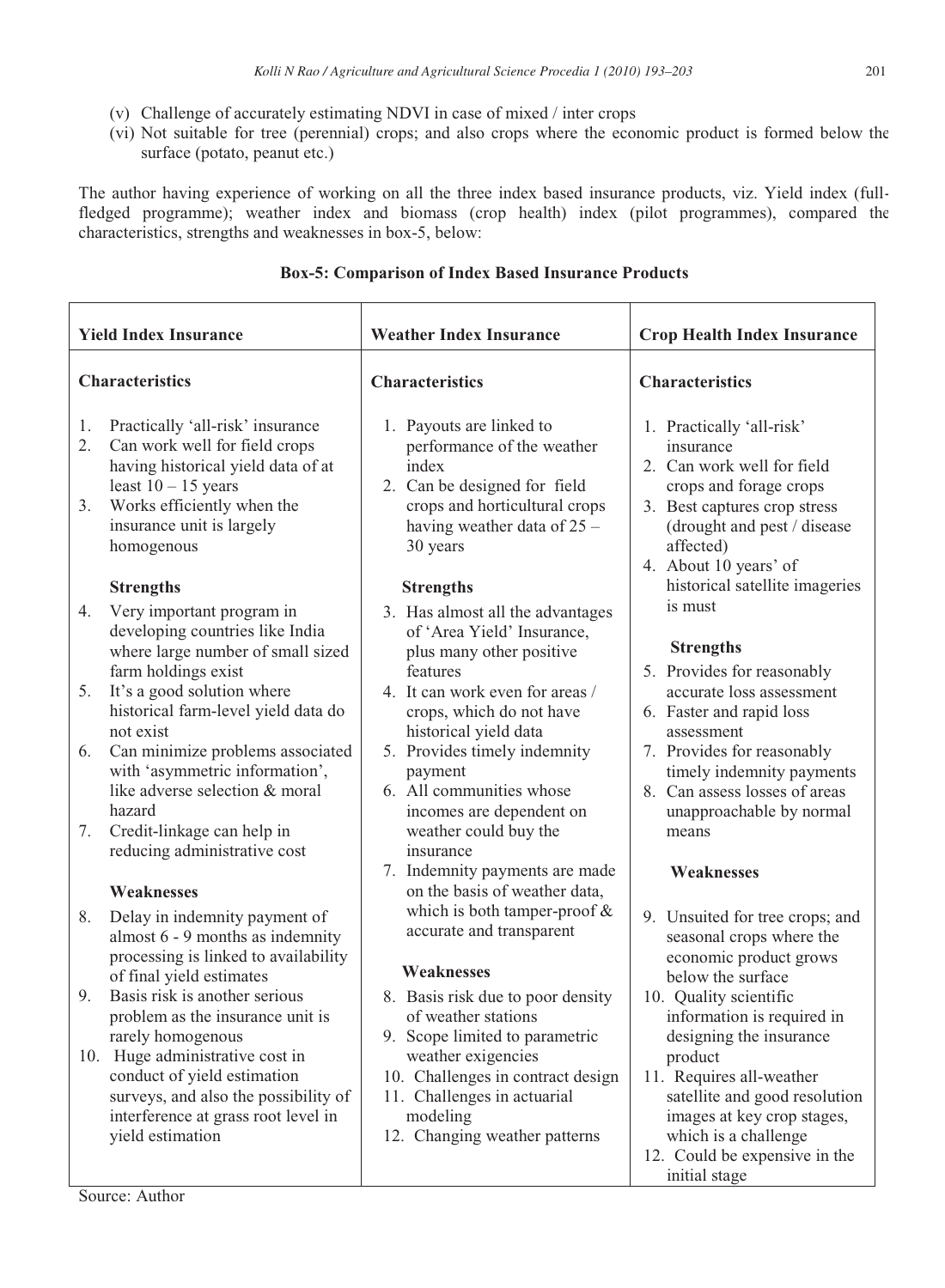The author tried to compare the three 'index based insurance' products on a common parameter on the basis of Indian experience, in box-6 below:

| S.No           | Parameter                                                    | <b>Yield Index</b>                                                                 | <b>Weather Index</b>                                                       | <b>Crop Health Index</b>                                     |  |
|----------------|--------------------------------------------------------------|------------------------------------------------------------------------------------|----------------------------------------------------------------------------|--------------------------------------------------------------|--|
| 1              | Nature of Index                                              | Random samples taken<br>from across the unit                                       | Point data (about 20 KM<br>radius for rainfall and 50<br>KM for others)    | Weighted data of the<br>unit (based on<br>individual pixels) |  |
| 2              | Time of Parameter<br>Measured at harvest time<br>Measurement |                                                                                    | Through out risk period                                                    | At two / three key<br>crop stages                            |  |
| 3              | Mode of<br>measurement                                       | Manual                                                                             | Mechanical / Automatic                                                     | Automatic followed<br>by ground-truthing                     |  |
| $\overline{4}$ | Pay for<br>Shortfall in guaranteed<br>(trigger) yield        |                                                                                    | Adverse weather<br>deviations                                              | Crop stress / Poor<br>Crop health                            |  |
| 5              | Payout Criteria                                              | Guaranteed Yield (60 to<br>90 percent of past 5<br>years' moving average<br>yield) | Normal / Critical<br>Weather requirements                                  | 90 percent of Index<br>based on 10 years                     |  |
| 6              | Payout Equation                                              | Proportional / linear                                                              | Mostly non-linear                                                          | Linear / non-linear                                          |  |
| $\overline{7}$ | <b>Basis Risk</b>                                            | Relatively high                                                                    | Relatively high                                                            | Low to moderate                                              |  |
| 8              | Best suited for                                              | Mainly field crops<br>(seasonal / annual crops)                                    | Seasonal / annual /<br>perennial crops                                     | Seasonal crops,<br>mainly pasture /<br>forage crops          |  |
| 9              | Initiated in                                                 | 1979                                                                               | 2003                                                                       | 2005                                                         |  |
| 10             | <b>Present Status</b>                                        | Full fledged /<br>countrywide                                                      | Large Pilot                                                                | Pilot                                                        |  |
| 11             | Farmer's<br>understanding                                    | Reasonably good                                                                    | Reasonably good                                                            | Not sure                                                     |  |
| 12             | Government Support                                           | Financial support<br>(claims subsidy) on an<br>average 75 percent                  | Financial support<br>(premium subsidy)<br>ranging from 40 to 80<br>percent | No Support                                                   |  |

|  | Box-6: Comparison of Working of Index based Crop Insurance Products in India |  |  |  |  |  |  |  |  |
|--|------------------------------------------------------------------------------|--|--|--|--|--|--|--|--|
|--|------------------------------------------------------------------------------|--|--|--|--|--|--|--|--|

Source: Author

# **6. Multiple (Index) Trigger Insurance Products**

Experience of index based insurance products in India suggest that the various index products are not substitutes for each other, but largely complementary in nature. For example, between yield and weather index products, each have their strengths and weaknesses. Yield index insurance provides nearly all-risk cover, where as weather index insurance quick and timely payouts. A combination of these indices can bridge the 'gap' in indemnity and lower the basis risk.